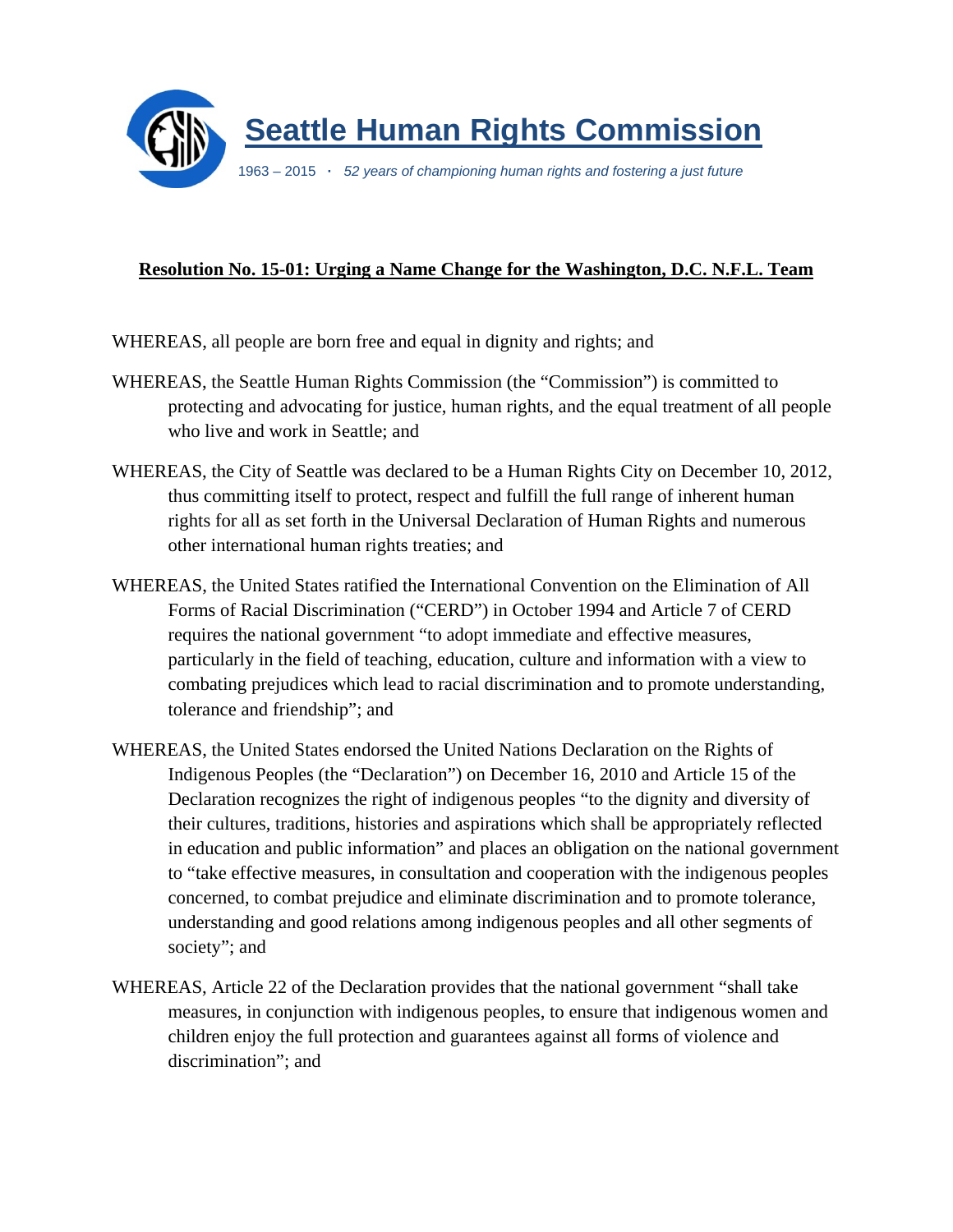- WHEREAS, Article 24 of the Declaration recognizes that "[i]ndigenous individuals have an equal right to the enjoyment of the highest attainable standard of physical and mental health" and places a duty on the national government to "take the necessary steps with a view to achieving progressively the full realization of this right"; and
- WHEREAS, the Commission seeks to combat prejudice and eliminate discrimination and to promote tolerance, understanding and good relations among indigenous peoples and all other segments of our society; and
- WHEREAS, the Commission seeks to protect the mental health of indigenous women, children, and men; and
- WHEREAS, indigenous peoples have the right and authority to determine and define for themselves what actions, logos, and names serve to honor them, their history, their heritage, and their ancestors; and
- WHEREAS, on January 18-19, 1993, the National Congress of American Indians, the oldest and largest alliance of Native Nations in the nation, representative of more than 250 Native Nations, passed resolution 93-11 publicly stating that "the term R\*DSKINS is not and has never been one of honor or respect, but has always been and continues to be a pejorative, derogatory, denigrating, offensive, scandalous, contemptuous, disreputable, disparaging and racist designation for Native American's [sic]"<sup>1</sup>; and
- WHEREAS, Amanda Blackhorse, an indigenous woman and lead plaintiff in *Blackhorse et al v. Pro-Football, Inc.*, brought a claim to revoke trademark protection of the term "Washington R\*dskins"<sup>2</sup> because it is disparaging and brings indigenous peoples into contempt or disrepute;  $3$  and
- WHEREAS, on June 18, 2014, the Trademark Trial and Appeal Board of the United States Patent and Trademark Office voted to cancel the six trademarks held by the Team in a two-to-one decision that the term "r\*dskins" is disparaging to a "substantial composite of Native Americans" as demonstrated by NCAI Resolution 93-11 and "the near complete drop-off in usage of 'r\*dskins' as a reference to Native Americans beginning in the  $1960's$ <sup>\*\*</sup>; and

<sup>&</sup>lt;sup>1</sup> Quoted in *Blackhorse et al v. Pro-Football, Inc.*, Cancellation No. 92046185, 65 (USPTO 2014), available at http://ttabvue.uspto.gov/ttabvue/v?pno=92046185&pty=CAN&eno=199.

 $^2$  All references to the official team name have been altered with an asterisk out of respect for the human rights of indigenous peoples and in an attempt to avoid continued use of the name.<br><sup>3</sup> *Id.* at 1.<br><sup>4</sup> Id. at 71-72.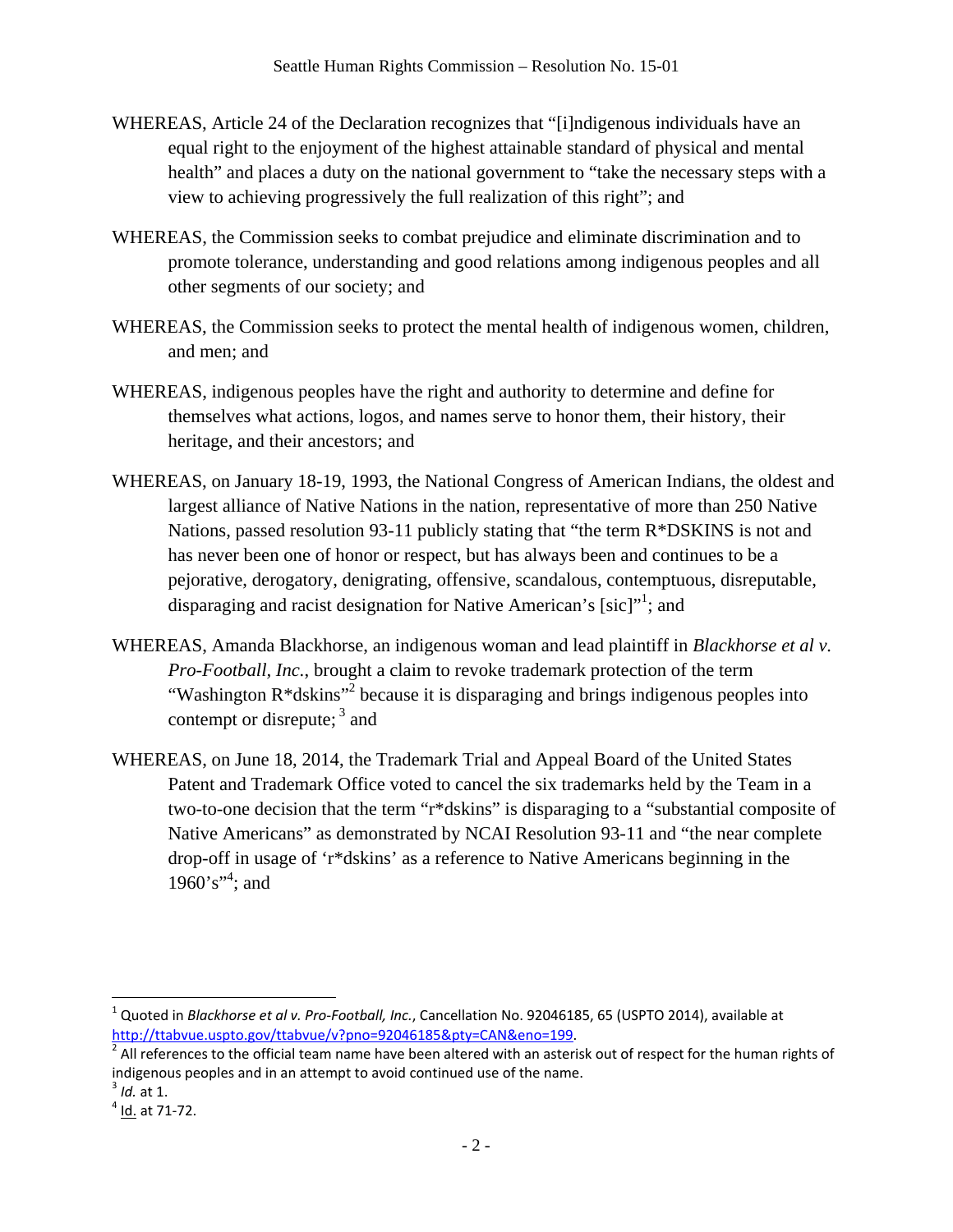- WHEREAS, Ms. Blackhorse has subsequently been targeted and harassed by the team and its supporters with a counter suit and with "hostile, aggressive, racist, and sexist" hate mail;<sup>5</sup> and
- WHEREAS, Psychologist Dr. Michael Friedman, author of the report *The Harmful Psychological Effects of the Washington Football Mascot*, cautions that "[n]ot only does the use of this slur risk causing direct damage to the mental and physical health of our country's Native American population, it also puts us all at risk for both participating in and being harmed by ongoing prejudice" and "use of the term may cause stress among the nation as a whole";  $6$  and
- WHEREAS, studies show that "prejudice perpetuates major mental disorders such as depression, anxiety and alcoholism, as well as physical health problems" as a result of both increased stress and "worsening self-concept as a result of prejudicial behavior";<sup>7</sup> and
- WHEREAS, "[t]he rate of suicide among Native Americans has risen 65% in the past decade";<sup>8</sup> and
- WHEREAS, the American Psychological Association in 2005 strongly urged the banning of all Native American mascots from sports teams in "acknowledgment of the catastrophic effects of prejudice on the Native American population";<sup>9</sup> and
- WHEREAS, the term "r\*dskins" has a lengthy history that hearkens to the early days of our republic when indigenous peoples were openly treated as subhuman; the name "is rooted in the commodification of native skin and body parts as bounties and trophies" and was based on a European history of "chopping off enemies' heads and mounting them on stakes, and of scalping, skinning, dismembering, and other tortures and trophyhunting"<sup>10</sup>; and
- WHEREAS, the term "r<sup>\*</sup>dskins" has a pejorative meaning historically used to degrade and dehumanize indigenous peoples, who continued throughout this nation's history to suffer national efforts to eliminate their physical, cultural, and political existence; and

<sup>5</sup> http://indiancountrytodaymedianetwork.com/2014/12/03/blackhorse-hate-mail-i-receive-hostile-aggressive-<br>racist-and-sexist-158113

<sup>&</sup>lt;sup>6</sup> http://indiancountrytodaymedianetwork.com/2013/09/27/harmful-psychological-effects-washingtons-redskinsmascot.<br><sup>7</sup> http://indiancountrytodaymedianetwork.com/2013/09/27/harmful-psychological-effects-washingtons-redskins-

mascot.<br><sup>8</sup> http://indiancountrytodaymedianetwork.<u>com/2013/09/27/harmful-psychological-effects-washingtons-redskins-</u>

mascot.<br><sup>9</sup> http://indiancountrytodaymedianetwork.com/2013/09/27/harmful‐psychological‐effects‐washingtons‐redskins‐

mascot.<br><sup>10</sup> http://www.theguardian.com/commentisfree/2013/jan/17/washington-redskins-racism-pro-football. For

additional history on the Team name see http://www.bostonglobe.com/sports/2013/12/29/redskins-wonderwhat-name-the-answer-traces-back-boston/GmfYbPTnHx1Ht5NgqN1EOM/story.html.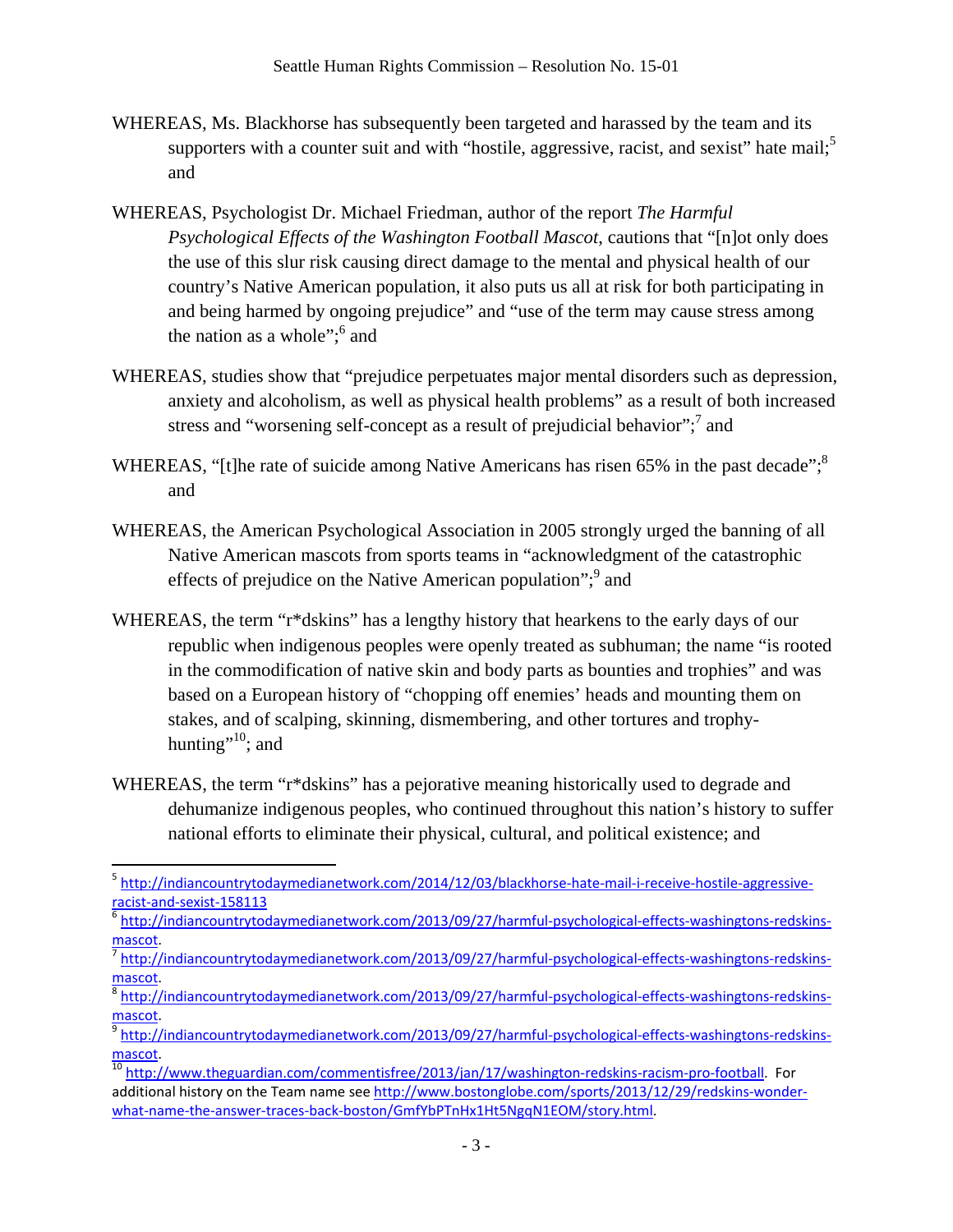- WHEREAS, the term "r\*dskins" continues to have a pejorative meaning for indigenous peoples, as recognized in at least eight mainstream dictionaries, $11$  and serves as a shocking and constant reminder to indigenous peoples of the American legacy of death, dispossession, and almost entire elimination of their race and of their status as sovereign nations; and
- WHEREAS, the Team Owner has averred that "We'll never change the name. It's that simple. NEVER—you can use caps<sup> $12$ </sup>; and
- WHEREAS, recent events have shown the team owner Dan Snyder seeking to divide the American people and indeed indigenous peoples in his attempt to continue using the pejorative and death-laden name for his team; $^{13}$  and
- WHEREAS, indigenous peoples protesting the use of the name at team events have faced verbal abuse and harassment by team  $fans;^{14}$  and
- WHEREAS, fifty United States Senators have sent a letter to N.F.L. Commissioner Goodell urging the N.F.L. to endorse a name change,<sup>15</sup> and legislation has been introduced in both the United States Senate and United States House of Representatives that aims to remove the National Football League's tax-exempt status due to its lack of action in enforcing a Washington, D.C. N.F.L. team name change;<sup>16</sup> and
- WHEREAS, individual sportscasters and sportswriters have exercised leadership in advancing human rights by discontinuing use of the official name of the Washington, D.C. N.F.L. team in their announcing and writing.
- THEREFORE BE IT RESOLVED that the Commission hereby calls upon Dan Snyder and the Washington, D.C. N.F.L. team to honor the humanity of indigenous peoples by changing the team name to something that all Americans can embrace.

<sup>&</sup>lt;sup>11</sup> http://www.azcentral.com/story/news/local/arizona/2014/09/25/amanda-blackhorse-nfl-washington-suing-<br>defiant/16128077/.

<sup>12&</sup>lt;br>http://www.bostonglobe.com/sports/2013/12/29/redskins-wonder-what-name-the-answer-traces-back-<br>boston/GmfYbPTnHx1Ht5NgqN1EOM/story.html.

<sup>&</sup>lt;sup>13</sup> http://www.theguardian.com/sport/2014/oct/13/daniel‐snyder‐navajo‐nation‐president‐washington; http://www.washingtonpost.com/local/redskins-owner-dan-snyder-makes-visits-to-indian-country-amid-name-

change-pressure/2013/12/21/5f939266‐6777‐11e3‐a0b9‐249bbb34602c\_story.html.<br><sup>14</sup> http://missoulanews.bigskypress.com/GreenRoom/archives/2014/09/26/ill‐fucking‐cut‐you‐behind‐the‐scenes‐ of-the-1491s-segment-on-the-daily-show; http://www.washingtonpost.com/local/at-fedex-field-redskins-name-

protesters‐exchange‐sharp‐words‐with‐fans/2014/12/28/f3aa1acc‐8ed3‐11e4‐a412‐4b735edc7175\_story.html.<br>
<sup>15</sup> http://www.washingtonpost.com/local/senators‐introduce‐bill‐to‐revoke‐nfls‐tax‐exempt‐status‐if‐redskins‐<br>
name‐st

<sup>16</sup> http://www.washingtonpost.com/local/senators-introduce-bill-to-revoke-nfls-tax-exempt-status-if-redskinsname‐stands/2014/09/19/07778876‐3f8f‐11e4‐b03f‐de718edeb92f\_story.html;

http://www.washingtoncitypaper.com/blogs/citydesk/2014/11/12/del-norton-introduces-bill-to-strip-nfl-of-taxexempt‐status‐over‐washington‐football‐team‐name/.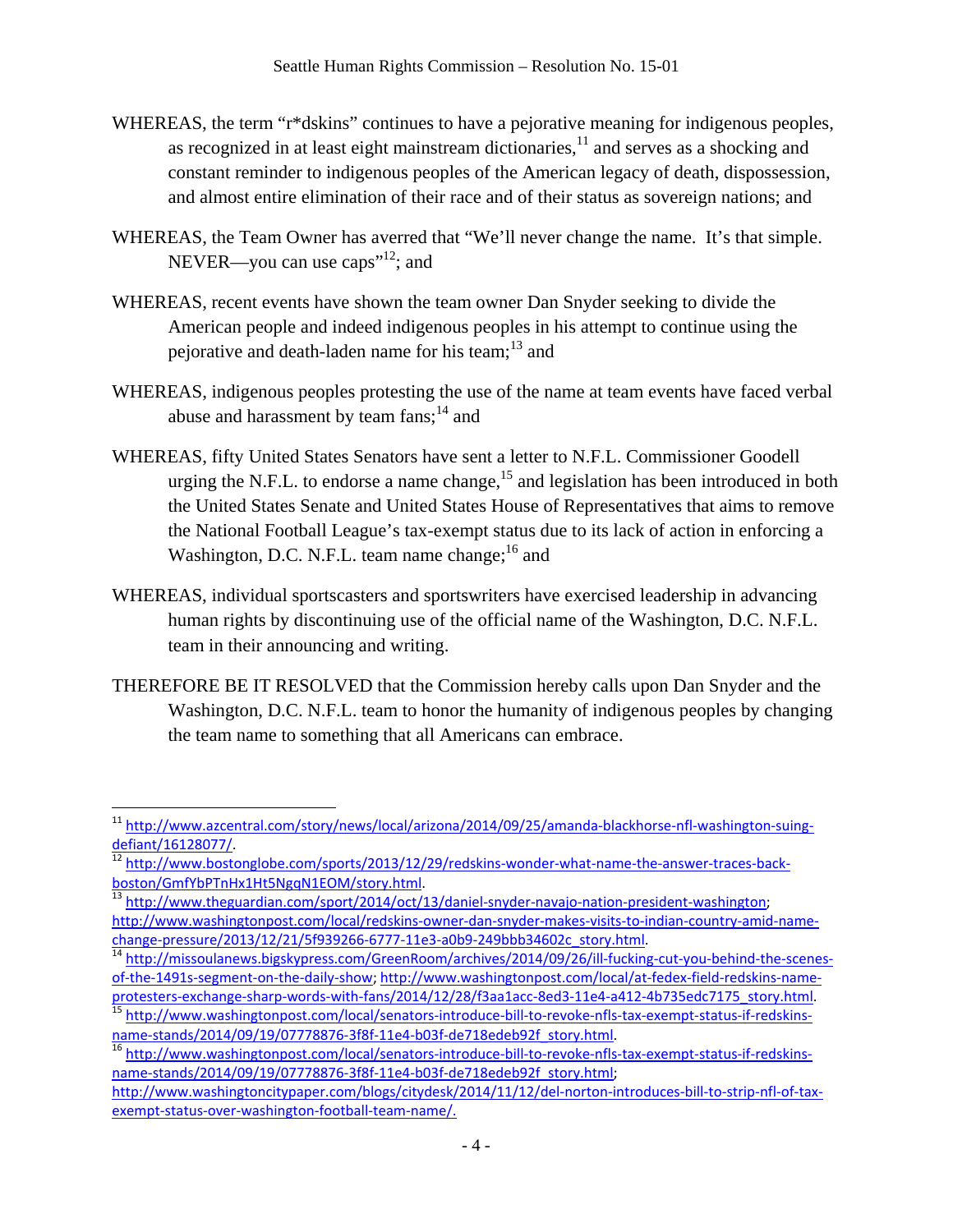- NOW THEREFORE BE IT FURTHER RESOLVED that the Commission calls upon Roger Goodell, Commissioner of the National Football League, to take necessary steps to ensure that the Washington, D.C. N.F.L. team name is changed to something that does not violate the human rights of indigenous peoples or cause racially-charged division among the American people.
- NOW THEREFORE BE IT FURTHER RESOLVED that the Commission urges the Mayor and City Council of the City of Seattle to prohibit the use of City funds to purchase goods or services from the official corporate sponsors of the Washington, D.C. N.F.L. team, which currently include FedEx, Bank of America, Bud Light, Ameritel, Ticketmaster, and StubHub among others (the "Corporate Sponsors").
- NOW THEREFORE BE IT FURTHER RESOLVED that the Commission urges the residents and businesses of the City of Seattle to boycott purchases from the Corporate Sponsors, and to send a letter to the Corporate Sponsors letting the Corporate Sponsors know that they are withdrawing their support of the business so long as it continues to support an N.F.L. team that defiantly violates the human rights of indigenous men, women, children, and elders.
- NOW THEREFORE BE IT FURTHER RESOLVED that the Commission urges its own N.F.L. team, the Seattle Seahawks, to refrain from using the other Washington N.F.L. team's official name in stadium banners, stadium screens, the team website, and other print and television advertising used by the Seahawks so long as the team name stands as a human rights violation.
- NOW THEREFORE BE IT FURTHER RESOLVED that the Commission commends the Seattle Times for largely banning the use of the official name of the Washington, D.C. N.F.L. team in their news reporting and urges the Seattle Times and all news sources in the City of Seattle to fully ban use of the official team name in their reporting until the name no longer stands as a human rights violation.
- NOW THEREFORE BE IT FURTHER RESOLVED that the Commission strongly urges all sportscasters and sportswriters, especially in the City of Seattle, to discontinue use of the official Washington, D.C. N.F.L. team name so long as it stands as a human rights violation.
- NOW THEREFORE BE IT FURTHER RESOLVED that the Commission strongly urges Congress to pass the legislation previously proposed by Senator Maria Cantwell and Representative Eleanor Holmes Norton in the 114<sup>th</sup> Congress and to additionally propose and pass legislation that bars the use of public funds for news outlets that continue to use the official name of the Washington, D.C. N.F.L. team name in their reporting so long as that name stands as a human rights violation.